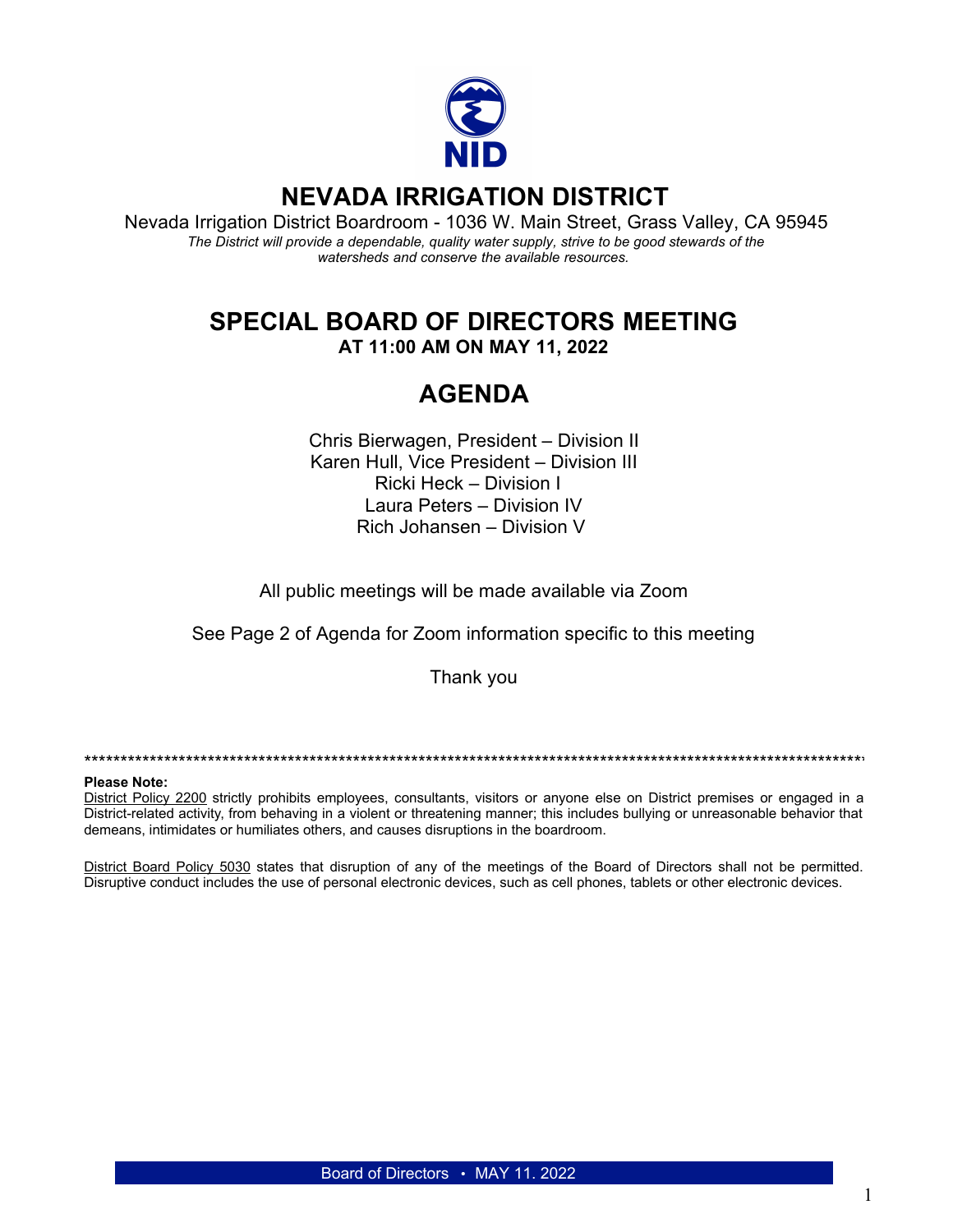### **ZOOM WEBINAR**

To participate via Zoom, click the following:<https://us02web.zoom.us/j/82151869146> To join audio using telephone: (669) 900-6833 or (346) 248-7799 or (253) 215 8782 Webinar ID: **821 5186 9146** Or One tap mobile: US: +16699006833,,82151869146# or +12532158782,,82151869146#

### **1. PUBLIC COMMENT ON ITEMS TO BE CONSIDERED IN CLOSED SESSION**

### **2. CLOSED SESSION**

2.A **CLOSED SESSION** will be declared pursuant to Government Code Section 54956.9 to confer with District Counsel regarding pending litigation – Claim: M. Davis

#### **3. ADJOURN**

The next regular meeting of the Board of Directors will be held on May 25, 2022 at 9:00 a.m. at the District's Business Center located at 1036 West Main Street, Grass Valley, California

The Boardroom is accessible to persons with disabilities. Requests for Assistive Listening Devices or other considerations should be made 72 hours in advance of the meeting through the Board Secretary's Office at (530) 273-6185.

In accordance with Government Code Section 54957.5(b)(2), copies of the Agenda, and any writings in connection with open session agenda items, are available for public inspection during normal business hours at the office of the Board Secretary located at 1036 West Main Street, Grass Valley, CA.

This agenda has been posted at the District's Business Center at 1036 West Main Street, Grass Valley, California in the Main Lobby, the Boardroom Lobby, and the outdoor bulletin board of the East Annex, by 11:00 a.m. on May 10, 2022. This agenda has also been posted on the District's web site (www.nidwater.com).